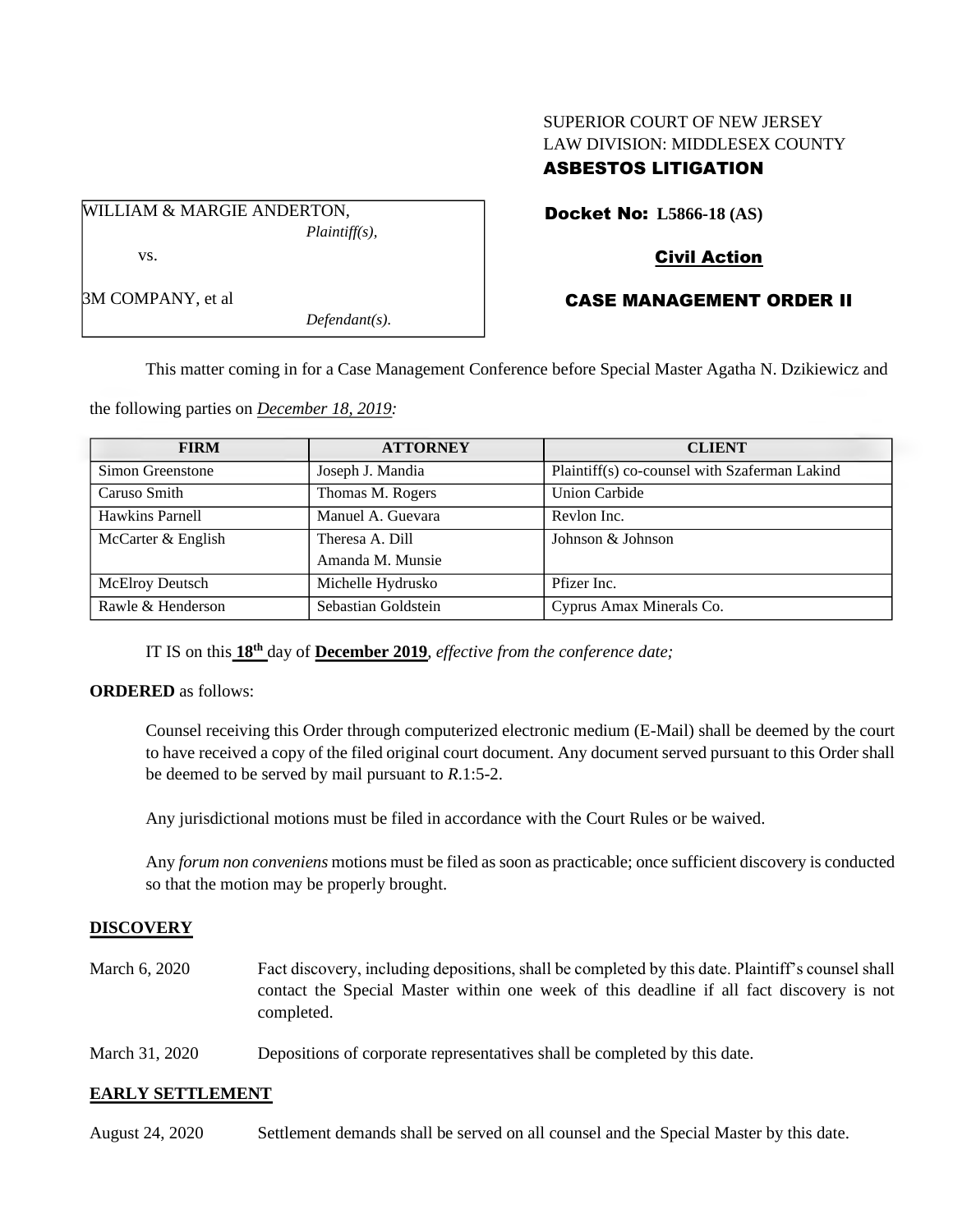## **MEDICAL EXPERT REPORT**

| May 29, 2020  | Plaintiff shall serve medical expert reports by this date.                                                                                                                                                                                               |
|---------------|----------------------------------------------------------------------------------------------------------------------------------------------------------------------------------------------------------------------------------------------------------|
| May 29, 2020  | Upon request by defense counsel, plaintiff is to arrange for the transfer of pathology specimens<br>and x-rays, if any, by this date.                                                                                                                    |
| July 17, 2020 | Defendants shall identify its medical experts and serve medical reports, if any, by this date. In<br>addition, defendants shall notify plaintiff's counsel (as well as all counsel of record) of a<br>joinder in an expert medical defense by this date. |

## **LIABILITY EXPERT REPORTS**

| May 29, 2020 | Plaintiff shall identify its liability experts and serve liability expert reports by this date or |
|--------------|---------------------------------------------------------------------------------------------------|
|              | waive any opportunity to rely on liability expert testimony.                                      |

July 17, 2020 Defendants shall identify its liability experts and serve liability expert reports, if any, by this date or waive any opportunity to rely on liability expert testimony.

#### **SUMMARY JUDGMENT MOTION PRACTICE**

| July 24, 2020 |  |  |  | Plaintiff's counsel shall advise, in writing, of intent not to oppose motions by this date. |  |  |
|---------------|--|--|--|---------------------------------------------------------------------------------------------|--|--|
|               |  |  |  |                                                                                             |  |  |

- August 7, 2020 Summary judgment motions shall be filed no later than this date.
- September 4, 2020 Last return date for summary judgment motions.

#### **ECONOMIST EXPERT REPORTS**

May 29, 2020 Plaintiff shall identify its expert economists and serve expert economist report(s), if any, by this date or waive any opportunity to rely on economic expert testimony.

July 17, 2020 Defendants shall identify its expert economists and serve expert economist report(s), if any, by this date or waive any opportunity to rely on economic expert testimony.

### **EXPERT DEPOSITIONS**

October 2, 2020 Expert depositions shall be completed by this date. To the extent that plaintiff and defendant generic experts have been deposed before, the parties seeking that deposition in this case must file an application before the Special Master and demonstrate the necessity for that deposition. To the extent possible, documents requested in a deposition notice directed to an expert shall be produced three days in advance of the expert deposition. The expert shall not be required to produce documents that are readily accessible in the public domain.

 $\_$  , and the set of the set of the set of the set of the set of the set of the set of the set of the set of the set of the set of the set of the set of the set of the set of the set of the set of the set of the set of th

### **PRE-TRIAL AND TRIAL**

April 3, 2020 The Status Conference previously scheduled on this date is **cancelled**.